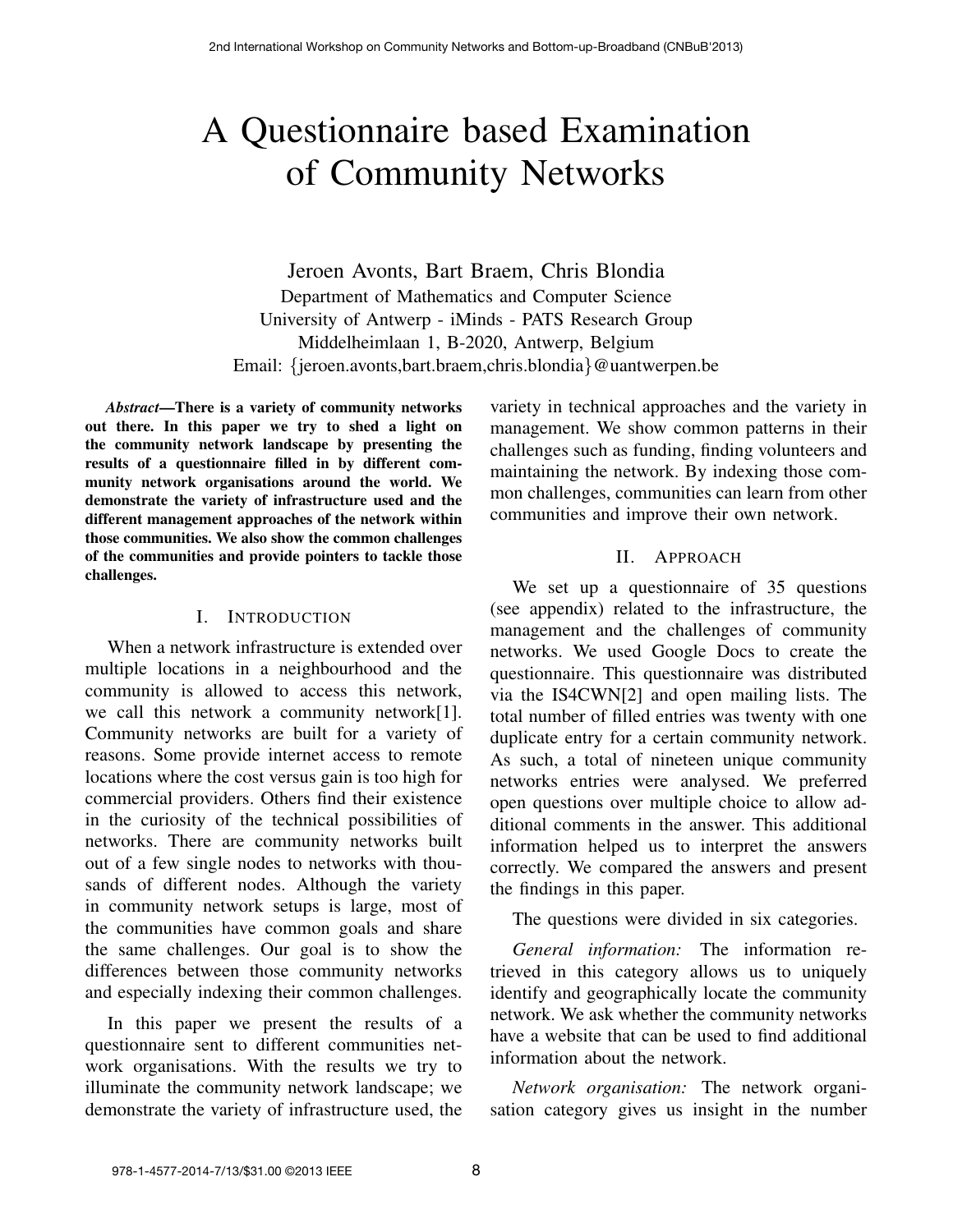and activity of subscribers, the legal entity of the network and connections to other community networks.

*Infrastructure:* The answers in the infrastructure category give us a sense of the scale, and the software and hardware that is used in the network.

*Maintenance:* Every community network has its own workflow to add and maintain nodes and links in the network. With the questions in the maintenance category we try to get a view on how network nodes are added and maintained, and who is responsible for this installation and maintenance.

*Legal and financial aspects:* The legal and financial category gives us the type of subscription the users agree with and the funding of the network.

*Closing questions:* The closing questions ask for the largest overall challenge and whether the answers given are allowed to be published.

We keep encouraging community networks to fill in the questionnaire or modify them when answers are outdated. These living data are shared with the communities. This allows the communities to compare their own methods to those of others and to find solutions in other networks for certain challenges they might face.

## III. RESULTS

Nineteen unique communities from Africa, Europe, North and South America filled in the questionnaire. This is about 30% of the active community networks known to us. Although we obtained a decent geographically spread, networks from Asia and Australia are missing. This section provides the statistics of the questionnaire for those 30% of active networks. We indicate when the results are based on fewer entries than all the nineteen because not all the answers were filled in by the communities. The results are further discussed in section IV.

# *A. General Information*

Nine networks are located in North America; seven of them in the USA (*Personal Telco Project*, *Hot Mesh*, *Project Byzantium*, *Mount Pleasant Community Wireless Network*, *Wasabi-Net*, *Cass Corridor Network*, *Red Hook Initative WiFi*) and two in Canada (*Réseau Libre*, *Kuhkenah Network*). Six are located in Europe; one in each of the following countries: Greece (*Athens Wireless Metropolitan Network*), Slovenia (*Wlan Slovenija*), Italy (*Ninux*), Catalonia in Spain (*guifi.net*), Austria (*Funkfeuer*) and the Netherlands (*Wireless Leiden*). Three communities are in South America: one in Chile (*LicaNet*), one in Argentina (*DeltaLibre*) and one in Colombia (*Bogota Mesh*). Finally, one network is located in South Africa (*SWUG*) in Africa.

All the community networks except one, started in or after the year 2000. There are peaks in 2001 and 2011. The oldest network is *Kuhkenah Network* and was founded in 1994.

# *B. Network Organisation*

One of the major goals of community networks is to provide network access to the users in the community. The number of active users can be tracked with some sort of subscription model. We provide the results concerning the subscription model and the number of subscriptions. We also have a look at the legal entity of the community and inter-community-network connections.

*Users subscription:* Ten or 53% of the communities use a subscription method. The remaining nine (47%) have little to no knowledge of the number of subscribers in the network or do not use any method of subscription. Of the ten communities that use a subscription method, eight (80%) have between 10 to 1000 subscriptions with a mean of around 170 subscribed users; two (20%) have more than 10000 subscribers.

*Active users:* Three or 16% of the community networks do not know or do not track the average number of active users. Of the remaining sixteen (84%) community networks, fifteen (94%) have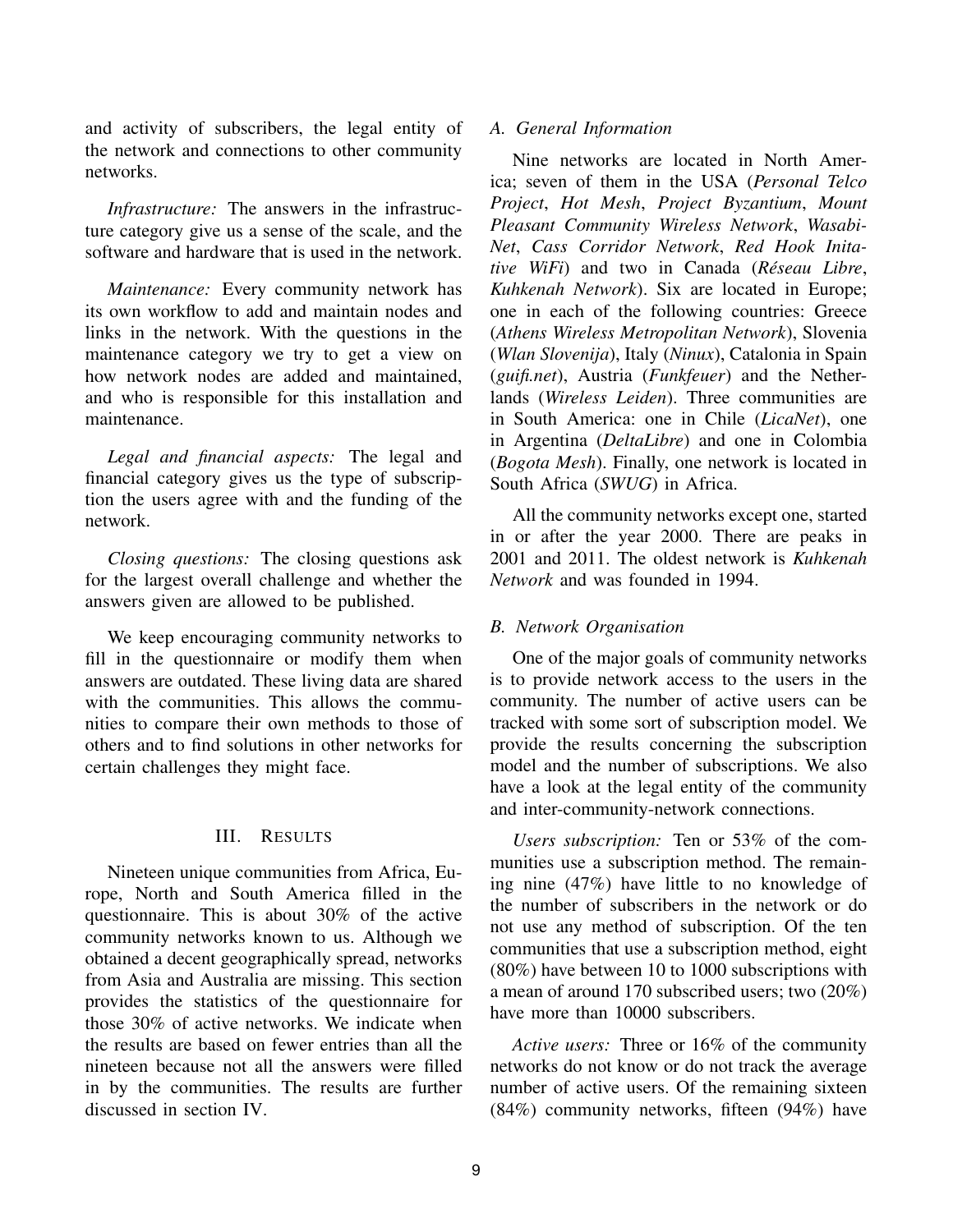an average number of active users ranging from 10 to 5000 with the mean around 640 users. One community network has more than 50000 users. The maximum number of active users on a single moment is unknown or not tracked by five (26%) community networks. Of the fourteen (74%) remaining, thirteen (93%) have a maximum amount of active users between 10 and 1000 with the mean around 220 users and one network has more than 50000 users.

*Legal entity:* There is a legal entity (non-profit organisation, NGO, ...) in ten (53%) community networks.

*Interconnections:* Three or 16% of the community networks have active connections with other community networks. The *CONFINE*[3] project interconnects *guifi.net*, *Funkfeuer* and *Athens Wireless Metropolitan Network (AWMN)*. The community network *Wlan Slovenija* is interconnected with *Funkfeuer* and *NEDWireless*.

## *C. Infrastructure*

The network nodes of a community network are often a mix of different hardware and software. Knowing the number of nodes, their locations, their hardware components and their software configurations, can be challenging. We take a closer look at this specific information and how it is managed.

*Node Database:* We asked how the infrastructure of the community network is documented. Three (16%) community networks do not use any kind of database to keep track of their nodes and links in the network. Of the sixteen (84%) that do have some kind of database, thirteen (81%) allow public access, often via a web interface, to this node database. For the other three (19%) this database is held private. These results are depicted in Figure 1 . Updating the database of the community network, such as adding nodes and updating link information, is done exclusive manually by ten (62%) of the sixteen community networks community networks that have a node database. For four or 25% of those community networks the database is updated automatically. A combination



Fig. 1. Access policy to the community network infrastructure database.



Fig. 2. Updating method of the community network infrastructure database.

of manual input with automatic updates of the links is used in two of those community networks (12%). These results are shown in Figure 2.

*Nodes:* The number of nodes in the network is unknown for one community network. For sixteen (89%) of the remaining eighteen community networks, the number of nodes ranges between 5 to 500 with the mean around 84. Two community networks have more than 1000 nodes with one more than 10000 nodes. The distribution of the number of nodes on a log scale is depicted in Figure 3.

*Links:* For five community networks the number of links between the nodes is unknown. Of the remaining fourteen, eleven (79%) have a number of links ranging from 2 to 300 with the mean around 67. Three community networks have a number of links exceeding 1000 with one more than 10000 links. Figure 4 depicts the distribution of the number of links on a log scale.

*Hardware:* The different community networks often use a specific hardware configuration. We provide the top three of hardware used. For one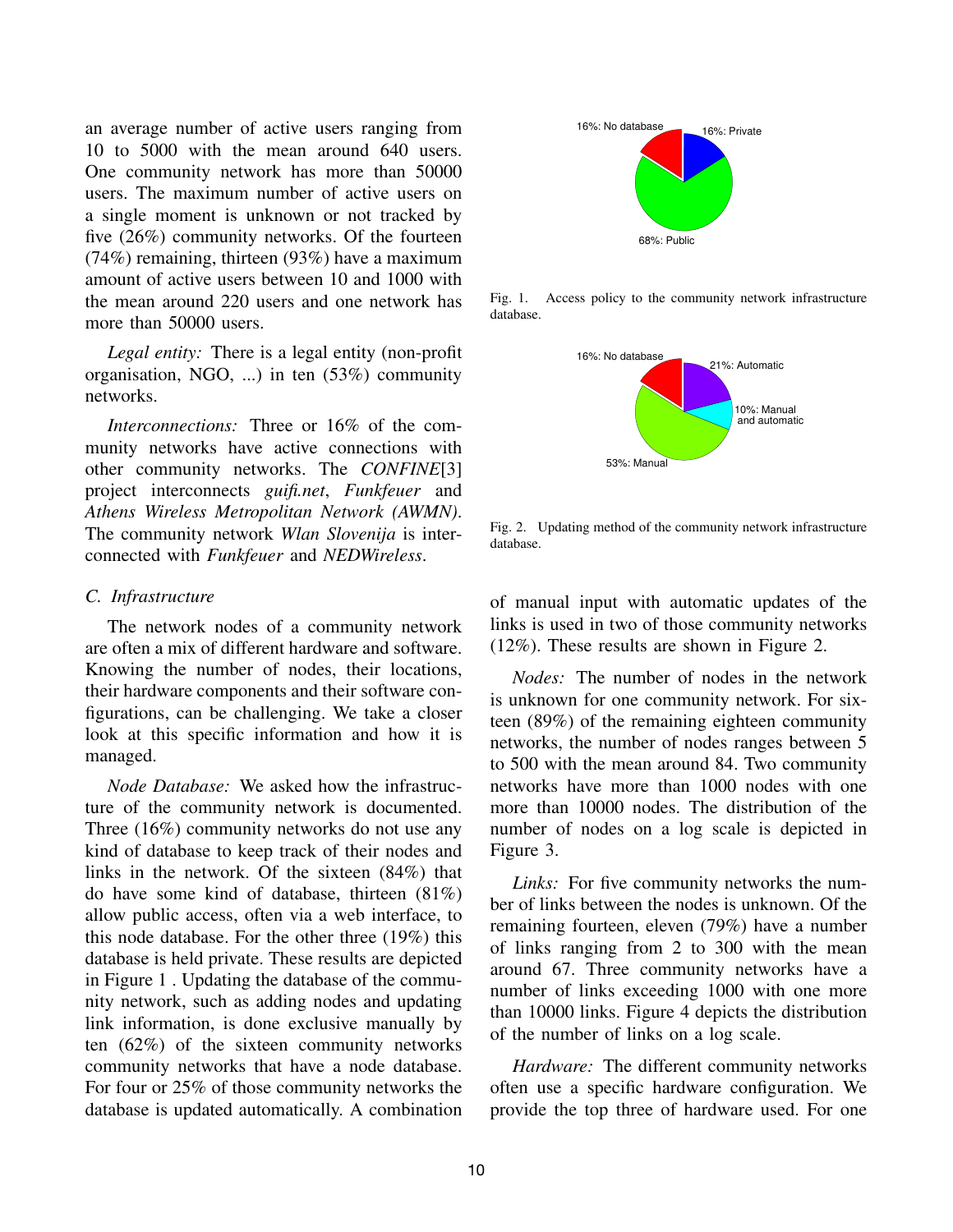

Fig. 3. Histogram of the number of nodes in the community networks.



Fig. 4. Histogram of the number of links in the community networks

community network the answer was unclear and is for this question, left out in the statistics. The following top three is based on eighteen community networks. In first place, used in ten (56%) community networks, is the *Ubiquiti*[4] hardware. In second and third place are *MikroTik*[5] and *Atheros*[6] both mentioned in three (17%) community networks. All three community networks that use *MikroTik* hardware also mentioned using *Ubiquiti* hardware. And *Ubiquiti* hardware is also used in one community network of the group that uses *Atheros*. Figure 5 depicts these results. All nineteen community networks use some type of wireless technology complemented with optical fiber, xDSL or mobile infrastructure. The 802.11n technology is used in nine (47%) community networks. We take a closer look at the wireless hard-



Fig. 5. Hardware used in the community networks.



Fig. 6. Operating systems used in the community networks.

ware vendors used in the community networks. The following results are based on the fifteen community networks that answered this question. The top consists of, in first place, *Ubiquiti* used by eight (53%) community networks and in second place, *TP-link* used in three (20%) networks. In two (13%) community networks both *TP-link* and *Ubiquiti* hardware are used. The remaining six (40%) use a variety of other hardware vendors.

*Software:* For sixteen (84%) community networks, the preferred operating system used on the hardware is *OpenWrt*[7]. Other linux distros are mentioned in five (26%) community networks. In three (16%) community networks *RouterOS*[8] used by *MikroTik,* and also in three (16%) *AirOS*[9] used by *Ubiquiti,* is mentioned. *RouterOS* and *OpenWrt* are both mentioned in five (26%) community network's answers. These results are shown in Figure 6. We had a more detailed look at the software, protocol, or algorithms used for the routing in the community networks. In first place, used by ten (53%) community networks, comes *OLSR[10]* as the main routing protocol. Used in three (16%) community networks and in second place is *BGP*[11]. Third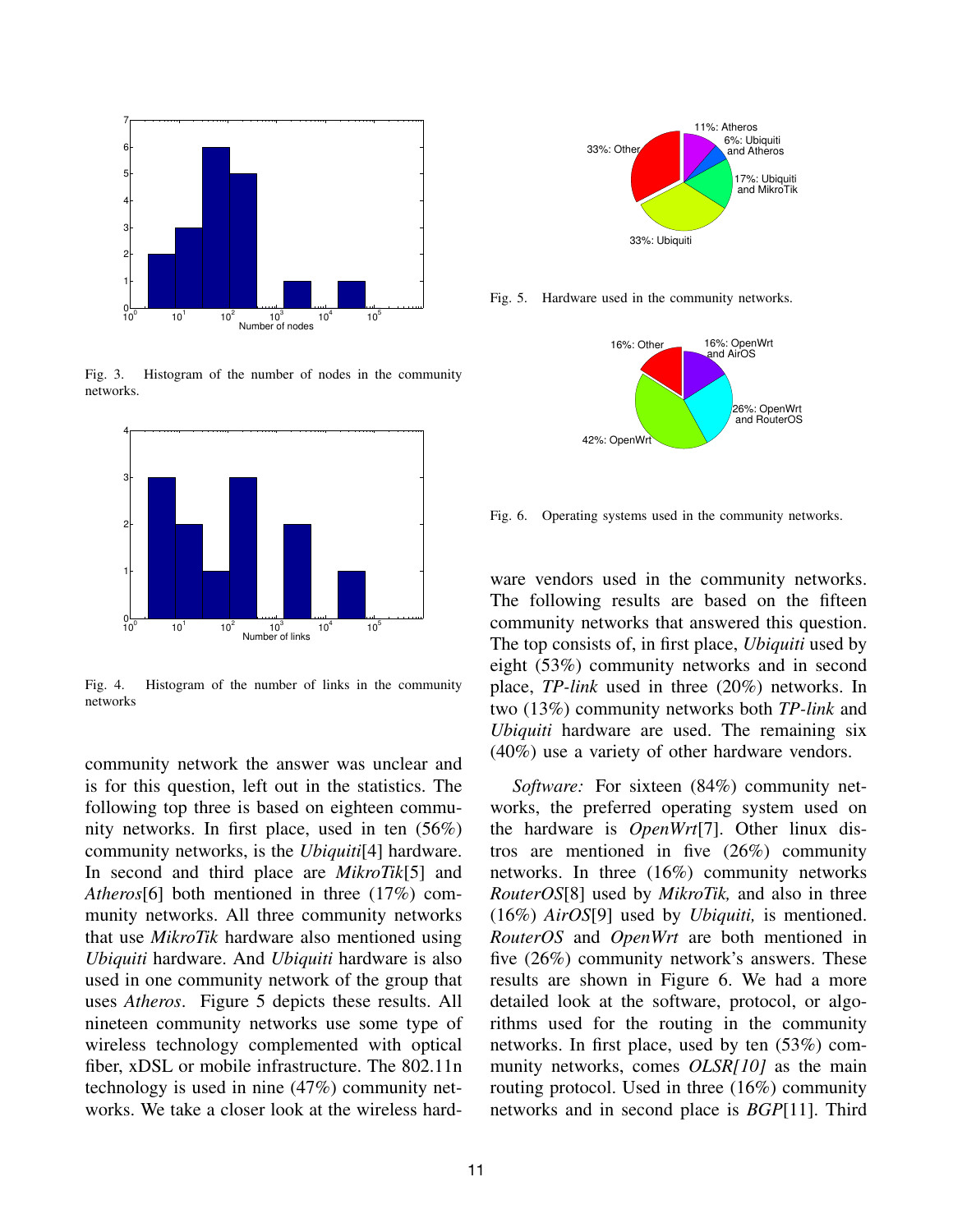

Fig. 7. Routing protocols used in the community networks.

place and used in two (11%) community network, is *BATMAN*[12]*.* The remaining four (21%) use some different type of routing protocol. Figure 7 depicts these results.

*User access:* In eight (42%) community networks there is no separation between the end user's access network and the backbone network interconnecting the end user's access network. In the remaining eleven (58%) community networks, the end user is separated from the backbone network.

### *D. Maintenance*

Community networks change and grow in time. Nodes and links might fail and need maintenance, also new nodes and links can be introduced. We take a look at the request-installation-maintenance chain of new nodes and links.

*Nodes:* New nodes in the network can be requested by anybody in fourteen (74%) community networks. In four (21%) community networks, a dedicated team decides on new node installation and in one community network, the city hall dictates the installation of new nodes. The installation of those new nodes can in nine (47%) community networks, be done by anybody. A dedicated team does the installation in eight (42%) community networks and for the remaining two (11%) either the IT-department of the city hall or paid professionals install the nodes. In eleven (58%) community networks the owner of the node is responsible for the maintenance and in ten (53%) a dedicated team maintains the nodes. For four (21%) community networks both the owner and a dedicated team are mentioned. Paid professionals are mentioned in two (11%) community networks and in one community network, the IT-department of the city hall is responsible for the maintenance.

*Links:* The decision for new links between the network nodes can in thirteen (68%) community networks, be made by anybody. A dedicated team decides in five (26%) community networks on new links and in one network, the city hall makes this decision. The installation and maintenance of links was not answered by one community network. The following results are based on the remaining eighteen community networks. The activation of the new links can in fifteen (78%) community networks, be done by anybody. In three (17%) community networks this activation is done by a dedicated team and in one community network the activation is done by the IT-department of the city hall. The maintenance is for ten (56%) community networks done by the owners of the links and for seven (39%) a dedicated team maintains the links. One community network also mentioned paid professionals to aid the owners. Another community network has the IT-department of the city hall take care of the maintenance.

# *E. Legal and financial aspects*

For the best interest of the network each user should cooperate in the network and might be restricted by some rules. We examine whether users have to sign an agreement to use the network. Setting up a community network is often done by volunteers and with limited budget for the node hardware. We also have a look at how the community networks get funded.

*Agreement:* Five (26%) community networks have some kind of agreement to be signed before using the network. This agreement is mainly an informal one. The community networks that do not use a signed agreement often have a website indicating the restrictions and rules when using the network.

*Funding:* The main source of funding comes from the community members themselves; this is the case for eleven (58%) community networks.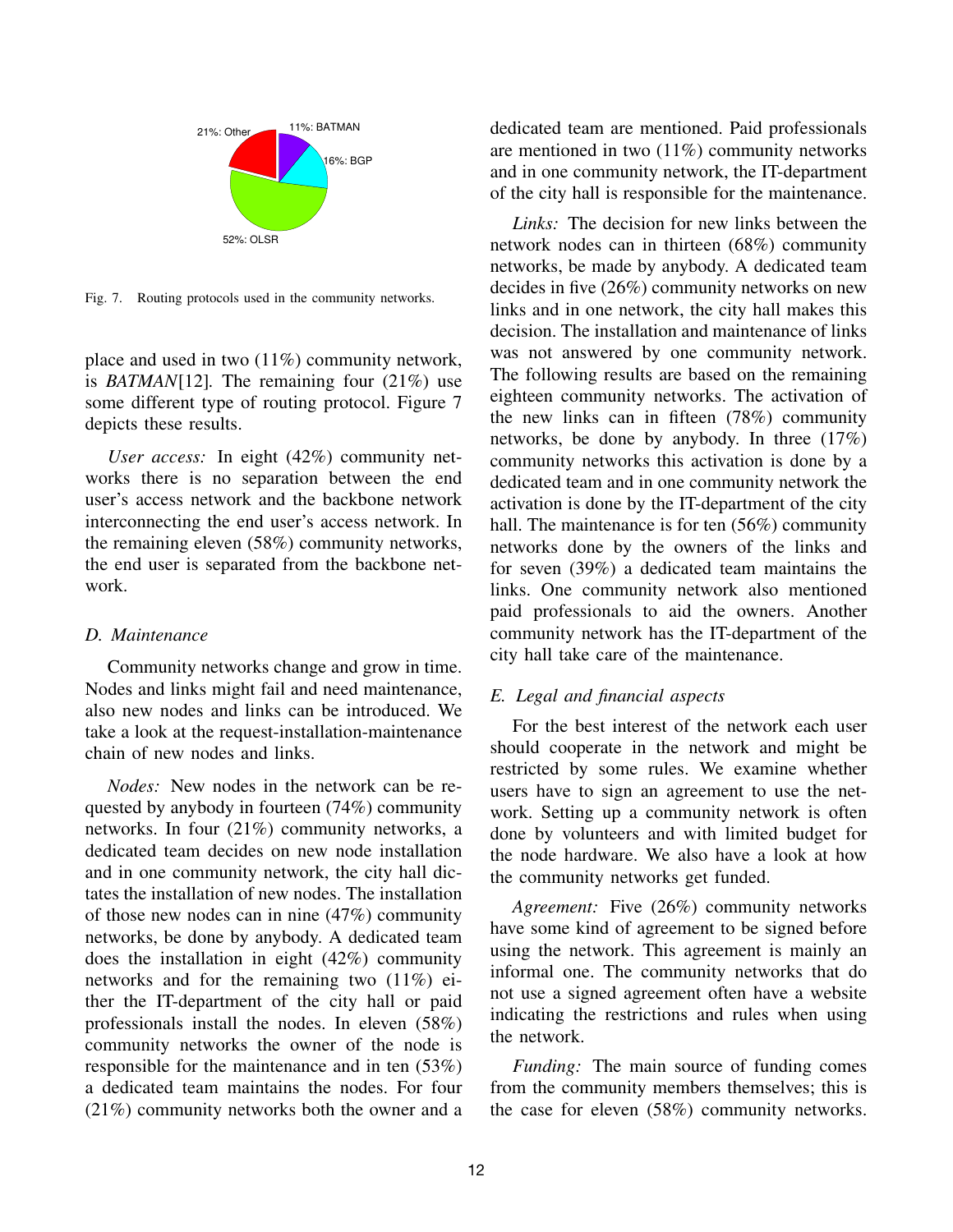Seven (37%) mentioned the government as a source of funding where three (43%) of those seven have the government as the only funder. In four (21%) community networks, donations are the main source of funding where two (50%) of them depend solely on donations. Businesses partners are mentioned in two (11%) community networks.

# *F. Challenges*

Each community network has its own challenges depending on the region, size, location, etc. of the network. We list the top three challenges for the different categories.

*Organisational:* The main organisational challenge for six (32%) community networks, consists of finding funds to maintain and expand the community network. For six (32%) community networks finding and keeping volunteers is considered the most organisational challenging. And for five (26%) community networks growth of the network and the community is one of the main challenges.

*Infrastructure:* For six (32%) community networks, creating reliable wifi links is the main infrastructural challenge. This is followed by five (26%) community networks that mentioned decent node locations as main challenge. The remaining community networks listed other items such as IPv6[13], hardware failure, deploying fiber and decent uplinks as main infrastructural challenge.

*Maintenance:* This question was not filled in by one community, results are based on eighteen community networks. For nine (50%) community networks, basic node maintenance is the most challenging. This includes monitoring, software updates and configuration. Finding volunteers to maintain the nodes, often only reachable at office hours, is for seven (39%) the main maintenance challenge. And on the third place for two  $(11\%)$ community networks, physical access to the nodes proves to be the main challenge.

*General:* Two community networks left this question blank. The results are based on seventeen community networks. The main overall challenge for six (35%) community networks is finding the necessary human resources. This includes finding volunteers to install and maintain nodes as well as volunteers handling the administration and keeping the volunteers involved in the long-term. Three (18%) community networks are looking for a sustainable model for funding the further expansion of the network and of the community. Another three (18%) community networks mentioned that conveying the message of community networks is the main overall challenge.

# IV. ANALYSIS OF THE RESULTS

In this section we discuss some interesting patterns from the results.

# *A. Network Information*

Although most of the community networks have some sort of database with the node information, most of the community networks do not have a clear overview of their actual network. The database is often manually filled, prone to human errors and mostly outdated. Automation of crawling the network and gathering data of the network can help to get the most correct view on the network. Storing node dependent information on the node itself removes the necessary step of mapping some node id onto the manually filled database to get, for example, the physical location of a node or device.

The time series of data obtained by crawling is also valuable to research the construction of community networks[14], [15], [16]. Even small community networks can benefit from the crawled information when they start expanding. The crawled data also provides insight in the condition of the network over time. Node or link failures can easily be discovered by comparing older crawling data with the new one. Those differences can be used to trigger node or link maintenance alerts.

In addition to monitoring the state of the nodes and links in the network, monitoring the flows of traffic through the network can help to identify bottlenecks. Finding new locations can be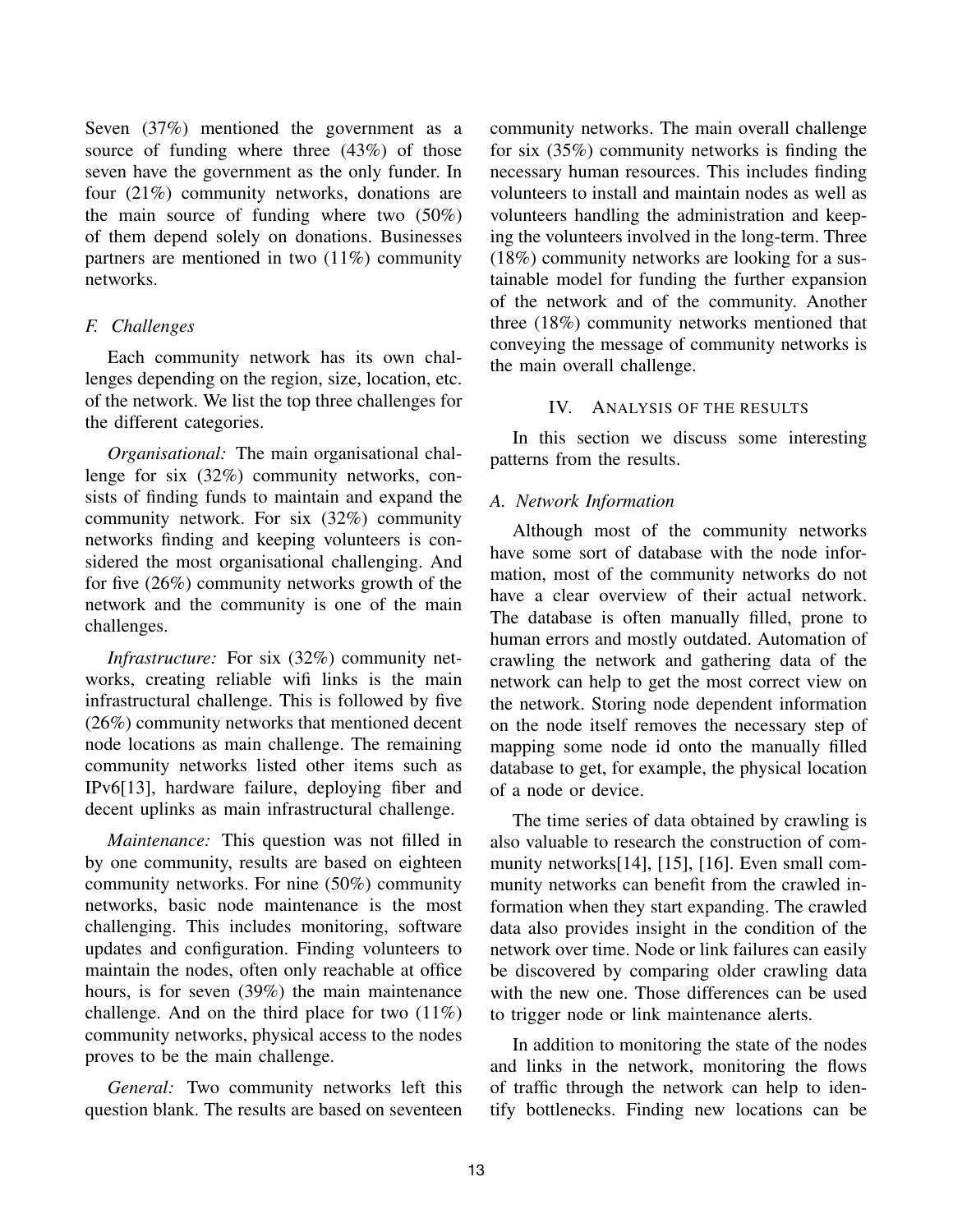prioritised using this network flow information. Tools for traffic flow monitoring are available, for example, the *RouterOS* has the *MikroTik Traffic-Flow*[17] functionality built in.

# *B. Knowledge*

Each community network has its own workflow of setting up new nodes. For example, certain configurations using *wireless distribution system (WDS)* are set up to establish a link, or the IPsubnets are assigned according to some rules. It is important to document these steps within the workflow and keep track of exceptional configurations. We propose to keep this in a living document, such as a wiki, for easy editing and sharing. The more documentation new volunteers have when entering the community, the more knowledge they have to maintain their own devices. It also removes the single point of failure of one person knowing how certain sites are set up.

We also propose to let the users of the community sign or at least agree with a set of written regulations. This way, the user is provided with their rights and obligations when entering the network. This document can be used to solve disputes at a later stage.

# *C. Funding*

The largest challenge throughout all categories is finding the budget to run the community network. This budget often comes from the community members themselves, yet some community networks have successfully negotiated funding with their government. A first step to make the negotiations with the government easier, is creating a legal entity. This was done by all community networks that get funded by their local government. The smaller the government is and the more local they operate, the more willing they seem to be to fund expansion of the network as a service for the community.

Another option is to cooperate with businesses. Especially looking for a win-win situation between businesses and the community. For example, a company wants to have a dedicated link between two of its distribution sites. The community could set up this connection and use the node location for additional hops for the community network, separated from the dedicated link of the company.

Some community networks look for or have a sustainable model. This could be, for example, providing additional services for paying users; services such as higher bandwidth, QoS, etc.. It is beneficial for all community networks to share their model with the community networks looking for a sustainable funding model.

# *D. Volunteers*

Although some community networks use paid professionals for installation and maintenance, the majority of the community networks is administrated by volunteers. Because community networks often start with a few technically skilled persons who take on the challenge of creating a network in their neighbourhood, it might seem that technically skills are obliged when joining the community network organisation. Yet besides the obvious technical aspects of a community network, there are also non-technical aspects, such as administrational and promotional aspects, and even bookkeeping. Having volunteers for these type of tasks allows every volunteer to focus on their strengths; this in turn keeps the volunteers motivated in the long run.

As mentioned in section IV-B, to engage new volunteers as quickly as possible, the volunteers need to have access to decent documentation about the network. This documentation should be both technically in depth as well as high level and abstract. By providing this documentation as a living document, new information is easily added and updated by the volunteers. This way, when a volunteer leaves the community, another volunteer can easily take over his or her task.

# V. CONCLUSION

In this paper we tried to get a view of the landscape of community networks. We set up a